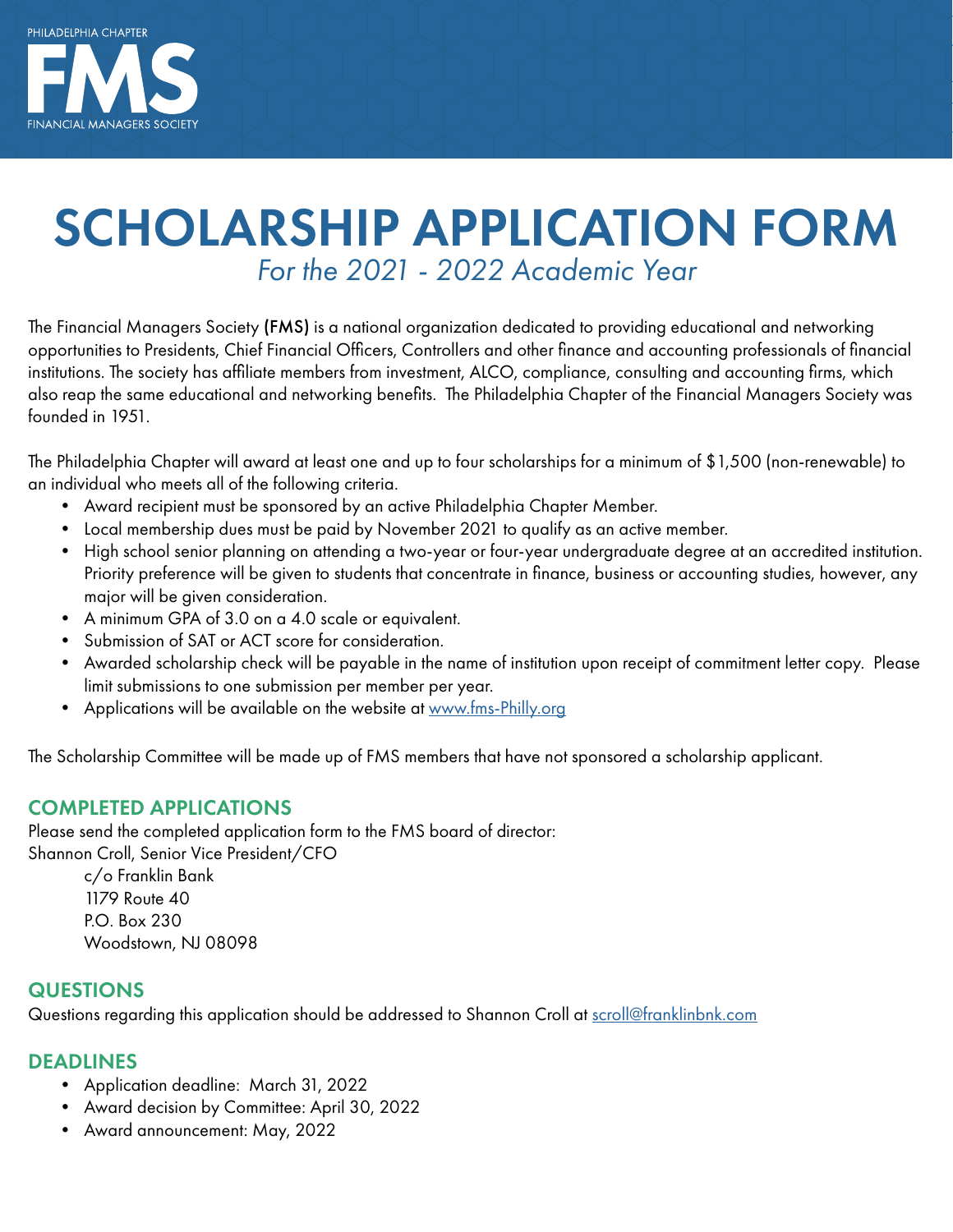## APPLICANT CONTACT INFORMATION

| $\vert \ \vert$ I certify that all information provided in this application is true. |  |  |  |  |
|--------------------------------------------------------------------------------------|--|--|--|--|
|                                                                                      |  |  |  |  |

## SCHOLARSHIP APPLICATION FORM

- 1. Please provide a one page essay to your application on the following topic: What would receiving this scholarship mean to you?
- 2. What are your career plans? Please provide a brief narrative.

3. Describe any extracurricular activities or community services.

4. List awards, recognitions or honors received.